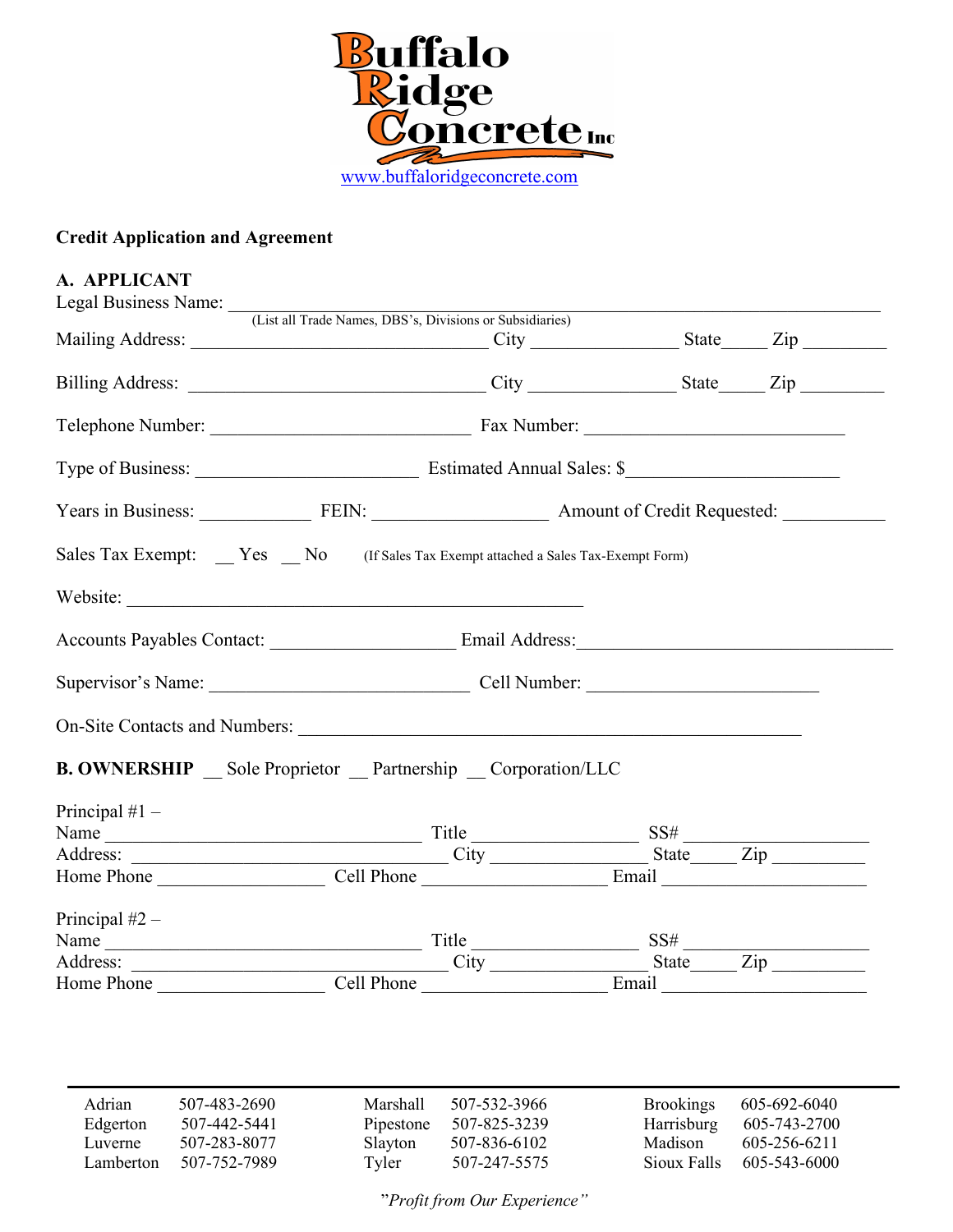

### C. BANKING INFORMATION

| Bank     |                                                                                                                           | Contact |       |                      |  |
|----------|---------------------------------------------------------------------------------------------------------------------------|---------|-------|----------------------|--|
| Address: |                                                                                                                           | City    | State | Zip                  |  |
|          |                                                                                                                           |         |       | (Checking / Savings) |  |
|          | $Line of Credit?$ $Yes$ $No$ Amount \$                                                                                    |         |       |                      |  |
|          | I hereby authorize bank named above to release information requested for the purpose of obtaining an/or reviewing credit. |         |       | <b>Initial</b>       |  |
|          | <b>D. TRADE REFERENCES</b> (Fill out 3 References)                                                                        |         |       |                      |  |
| Name     | Contact                                                                                                                   | Address |       | Phone #              |  |
| 1.       |                                                                                                                           |         |       |                      |  |
| 2.       |                                                                                                                           |         |       |                      |  |
| 3.       |                                                                                                                           |         |       |                      |  |

The preceding information is for the purpose of obtaining credit and is warranted to be true. I/We hereby authorize (Buffalo Ridge Concrete) to investigate all references and customary credit information sources including consumer credit reporting repositories regarding my/our credit and financial responsibility for the purpose of obtaining credit and for periodic review for the purpose of maintaining the credit relationship.

#### E. TERMS OF SALE

CONDITIONS: Payment terms are Net 30 days upon credit approval. Additional terms of sale including terms of payment and allowable discounts for each purchase are agreed to below as well as those specified on the face of each invoice. Balances carried past the due date or over established credit line will cause new orders to be held out of production. The customer hereby agrees to pay all collection and legal fees if such action be necessary, as well as 1.5% per month / 18% per annum interest on any past due invoices, or the maximum as allowed by the law, as well as any nonsufficient fund charges as allowed by the law in the event of a returned check. Property and products sold in association with extending credit to the applicant remains under the ownership of creditor until fully paid for. I have read these conditions and hereby agree to them.

CHANGE OF OWNERSHIP: I/We understand that we must notify (Buffalo Ridge Concrete) in writing and by certified mail of any changes in ownership, the name of the business or structure of the business under which credit is established. I/We certify that this request is for the extension of credit for business purposes only and not for the extension of credit for personal, family or household purposes.

Signature of Company Officer and Title Date

| Adrian    | 507-483-2690 | <b>Marshall</b> | 507-532-3966 | <b>Brookings</b> | 605-692-6040 |
|-----------|--------------|-----------------|--------------|------------------|--------------|
| Edgerton  | 507-442-5441 | Pipestone       | 507-825-3239 | Harrisburg       | 605-743-2700 |
| Luverne   | 507-283-8077 | Slayton         | 507-836-6102 | Madison          | 605-256-6211 |
| Lamberton | 507-752-7989 | Tyler           | 507-247-5575 | Sioux Falls      | 605-543-6000 |

"Profit from Our Experience"